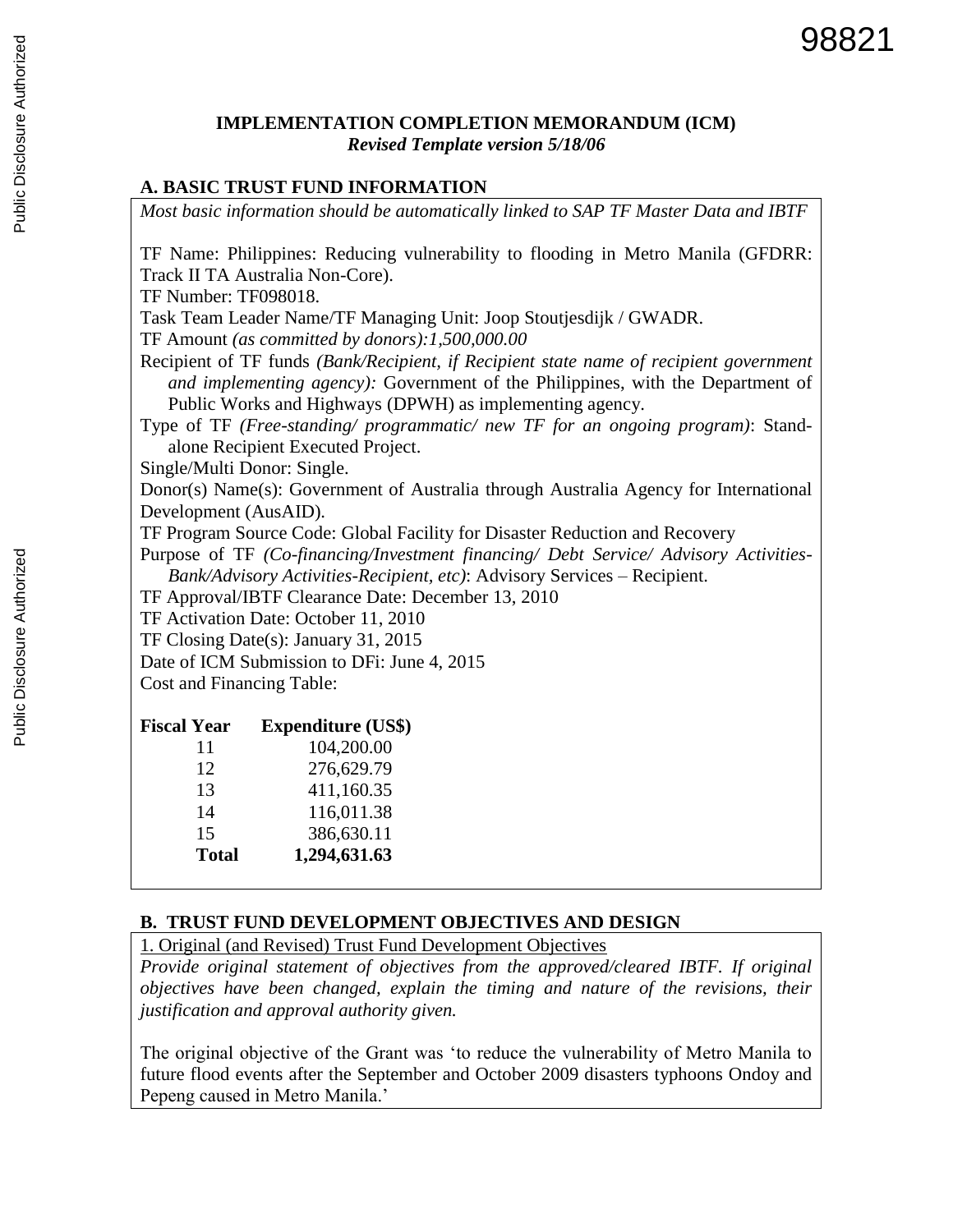The objective was changed on February 24, 2012 (amendment letter signed by Philippines Country Director) as follows: 'to reduce the vulnerability of Metro Manila and surrounding areas, including parts of Bulacan and Pampanga, to future flood events, following the typhoons that occurred in the recent years, including Ondoy in September 2009, Pepeng in October 2009, and Pedring in August 2011.' This change in objective was in response to a request by government to expand the project area to the areas of Bulacan and Pampanga that were seriously devastated a few months ago by Typhoon Pedring. Considering the proximity to Metro Manila, the effect of the floods on the livelihood of the population that lives on the fringes of Metro Manila Bank management agreed with government's request and study the flood conditions in Bulacan and Pampanga Provinces and prepare a comprehensive framework of a flood management master plan. Rather than expanding the master plan for Metro Manila, a separate flood management master plan was developed for Bulacan and Pampanga Provinces. In addition, it was agreed that few short studies could be carried out, based on requests from the Department of Public Works and Highways.

### 2. Original (and Revised) Trust Fund Activities/Components

*Provide original activities/components to be financed by the Trust Fund. If original activities/components have been changed, identify them, and explain the nature of the revisions, their justification and approving authority.*

The original activities to be financed by the trust fund were to: (a) carry out a risk assessment study for the entire Metro Manila basin area to support: (i) the preparation of a comprehensive flood risk management plan; and (ii) determine a set of priority structural and non-structural measures that will provide sustainable flood management up to a designated safety level; and (b) carry out consultation activities, including meetings, workshops and seminars among stakeholders to ensure that their concerns are duly considered into the risk assessment study and to agree on the flood risk management plan.

The original activities were not changed, but by amendment to the grant agreement the following additional activities were added: (i) carry out an assessment of the flood damages in the Pampanga Delta Area; (ii) conduct studies on the constraints and barriers for flood risk management in the Pampanga Delta Area; (iii) prepare a comprehensive flood management master plan framework for Bulacan and Pampanga Provinces, with special emphasis on the Pampanga Delta Area; (iv) select priority flood control projects for flood risk management in the Pampanga Delta Area; (v) conduct investigation and analysis of the flooding condition along the Angat River including condition of Angat Dam operation; (vi) assess water supply potential of possible flood management infrastructure; and (vii) carry out additional studies, such as on resettlement and on-site developments on institutional capacities to improve flood management, and to link the mathematical model developed under the Grant to the AusAID-funded Light Detection and Ranging (LiDAR) survey.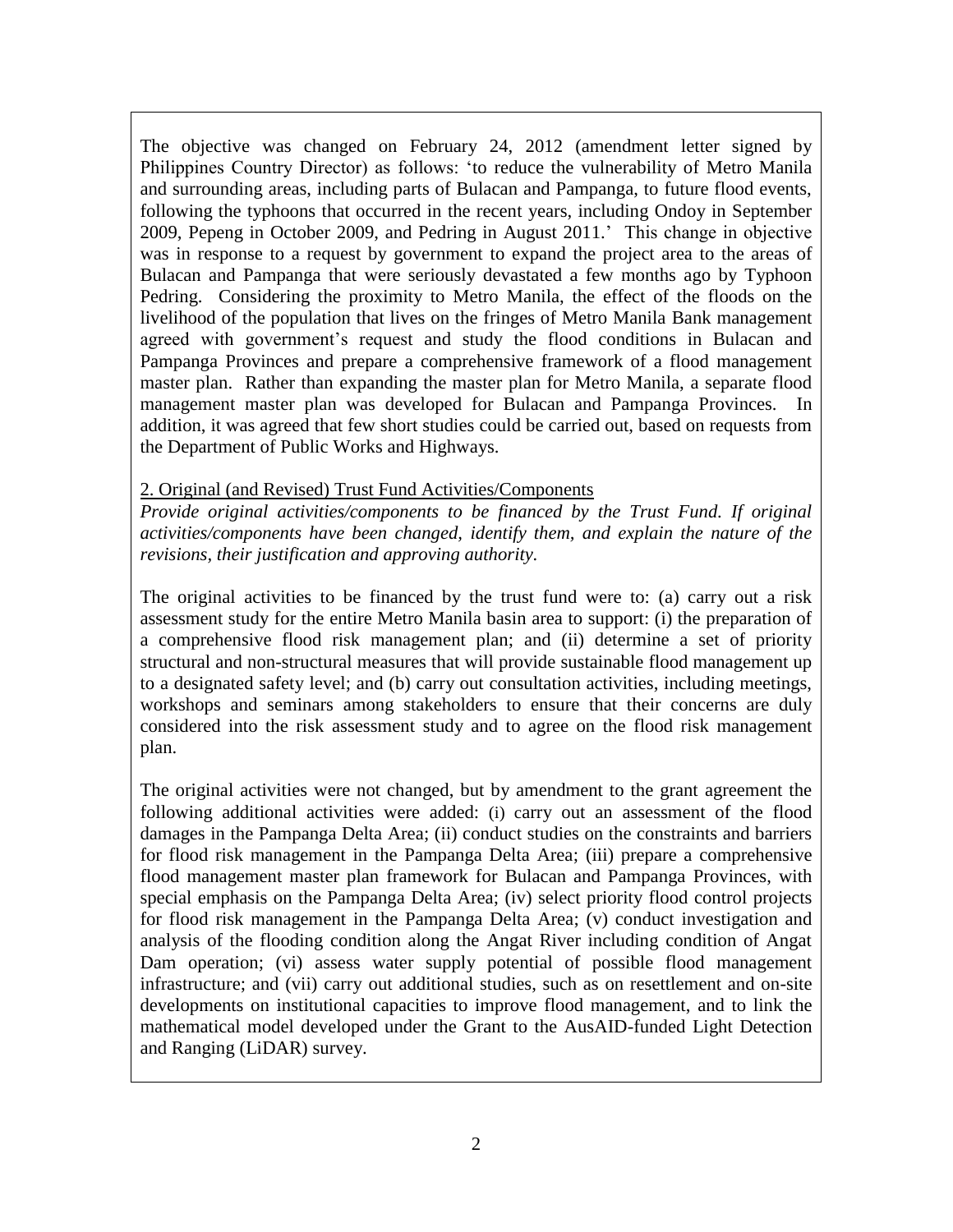3. Outcome Indicators

*Provide original performance benchmarks to be measured in the assessment of outcome If none were established, explain why not.*

There is no reference to performance benchmarks or outcome indicators in the Grant Funding Request (GFR). The GFR refers to the preparation of a master plan for flood management in Metro Manila and surrounding areas; several consultation events; and the setting up of two steering committees by government. These have been measured and will be explained below.

#### 4. Other Significant Changes in Trust Fund Design

*Describe and explain the rationale for any changes made in design, scope and scale, implementation arrangements and schedule and funding allocation*

The consulting services for the preparation of the Flood Management Master Plan for Metro Manila and Surrounding Areas were much cheaper than estimated and by the time the draft master plan was prepared less than half of the available grant funds were used. Rather than canceling the remaining grant funds, government requested continued support from the Bank and utilize the remaining funds for a number of additional activities, including an assessment of the water supply potential of flood management infrastructure proposed in the master plan, an expansion of the project area to the areas of Bulacan and Pampanga Provinces that were seriously devastated late 2011 Typhoon Pedring, and the preparation of some additional studies related to the master plan. In order to carry out these additional tasks, a one year closing date extension of the Grant to February 28, 2013 was approved by the Bank.

As both DPWH's team and the Bank's task team put much emphasis on the completion of the master plan and related activities during the extended grant implementation period, several of the agreed activities could not be completed or even stated. Therefore government requested a second closing date extension and the grant was subsequently extended to January 31, 2014.

The flood management studies for Bulacan and Pampanga Provinces were awarded to the National Hydraulic Research Center (NHRC) of the University of the Philippines (UP), with intermittent technical assistance support by Deltares of the Netherlands, especially for mathematical modeling and introduction of innovative concepts as 'giving room to the river'. Implementation progress during 2013 was not as expected, while lack of data made modeling difficult and time-consuming. Furthermore, following Typhoon Yolanda in November 2013, senior DPWH staff was not readily available to work with NHRC in completing the contract before the current grant closing date. Government requested a final closing date extension, which was granted to January 31, 2015. This one year period also allowed the Bank task team to continue its regular just-in-time interaction with senior government officials, especially of DPWH and the Metro Manila Development Authority (MMDA).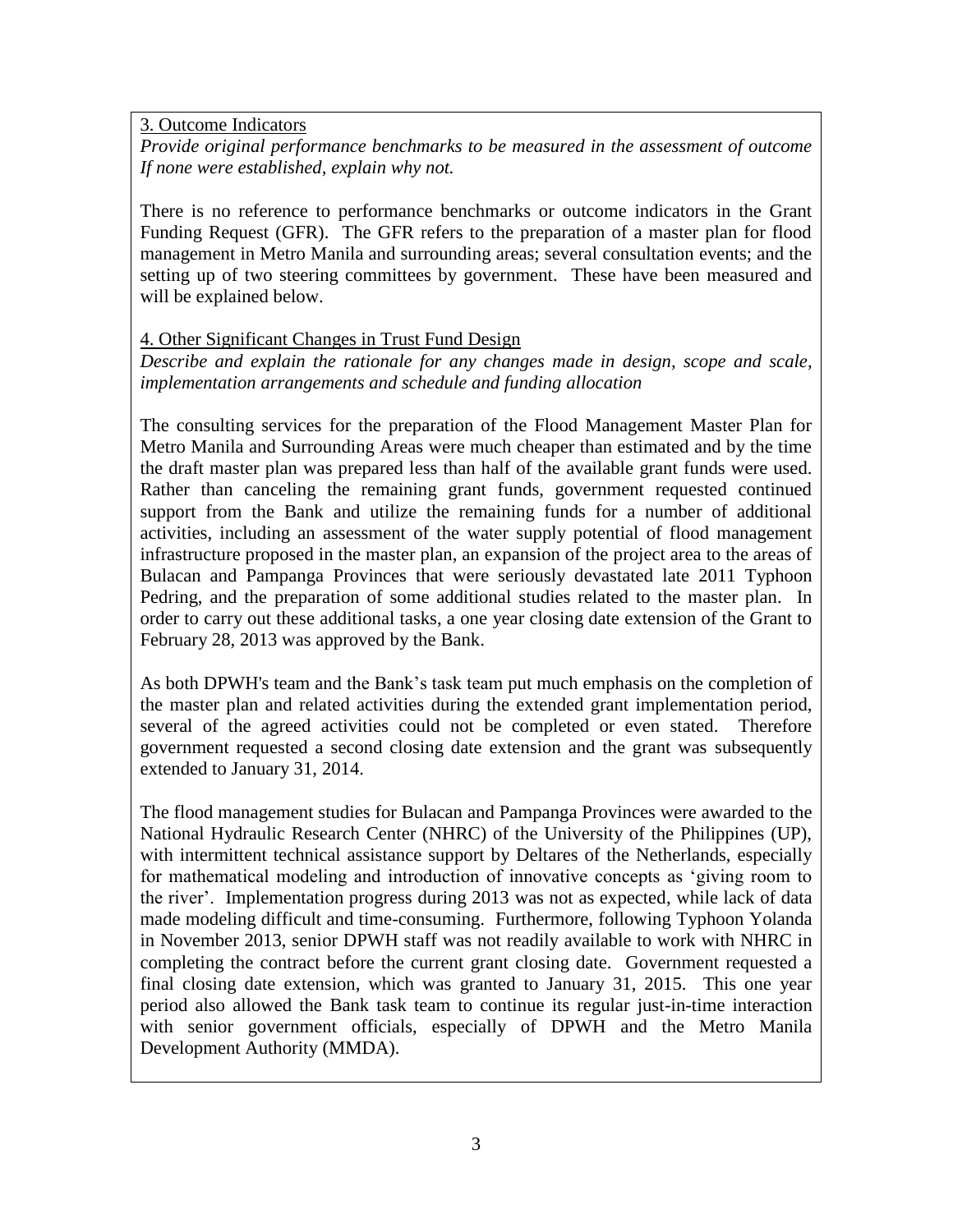## **C. OUTCOME**

1. Relevance of TF Objectives, Design and Implementation

*Discuss how the Trust Fund objectives, design and implementation are proved relevant to current global/regional/country priorities and the Bank's sector strategy*

Tropical Depression Ondoy that hit Metro Manila late September 2009 was so damaging and lasting that it renewed government's focus on the need for flood management improvements. Manila is a vulnerable area, as it is located in a floodplain/tidal basin, which makes flood management difficult. Rainfall and flooding are not isolated events, but there are measures that can be taken to reduce the impact of high rainfall events up to a pre-determined safety level. Government realizes that it has a responsibility for this and provide protection to its people and ensure that high rainfall and flood events are managed in a more sustainable manner and with minimum impact to the population of Metro Manila, including those living in surrounding areas. The trust fund objective, design, and implementation have been very relevant as it has provided the outputs that will guide government to achieve these objectives and priorities.

Despite the rapidly growing size of the flood portfolio, the World Bank lacks a corporate strategy on flood management. The Bank realizes that flooding is a serious and growing development challenge in many urban areas, including in Metro Manila. Recurrent flood events cause death and destruction of property and disrupt millions of people's lives and businesses. The poor are disproportionally affected, as many live in the floodways or other flood-affected danger zones. The challenge for the Bank's clients is to consider engineering, social/resettlement, and environment in a fully integrated way, whereby flood management improvements are part of an urban renewal/development process. Poorly planned and managed urbanization contributes to the growing flood hazard due to unsuitable land use change. As cities grow to accommodate population increase, largescale urban expansion often occurs in the form of unplanned development in floodplains and along coastal areas, as well as in other flood-prone areas. The Bank's focus is on combining structural and non-structural measures. Structural measures aim to reduce flood risk by controlling the flow of water both outside and within urban settlements. Non-structural measures intend to keep people safe from flooding through better planning and management of developments. Examples are flood forecasting, early warning, but also urban planning and management and policy development. The Bank also considers a water catchment/river basin as a whole, the need to include tackling floods before they reach the city where they can do most harm (the city), and the need to involve all stakeholders to ensure maximum communication and consultation. The trust fund objective, design, and implementation have taken these best practices and recommendations fully into account and the trust fund has been very relevant as it has provided the outputs that will guide government to achieve these best practices and recommendations.

### 2. Achievement of TF Development Objective

*Discuss and rate the extent to which the Trust Fund development objectives have been met, with linkage to outcome indicators. This includes an assessment as to whether the actual output/deliverables were successfully completed, compared to the expected output,*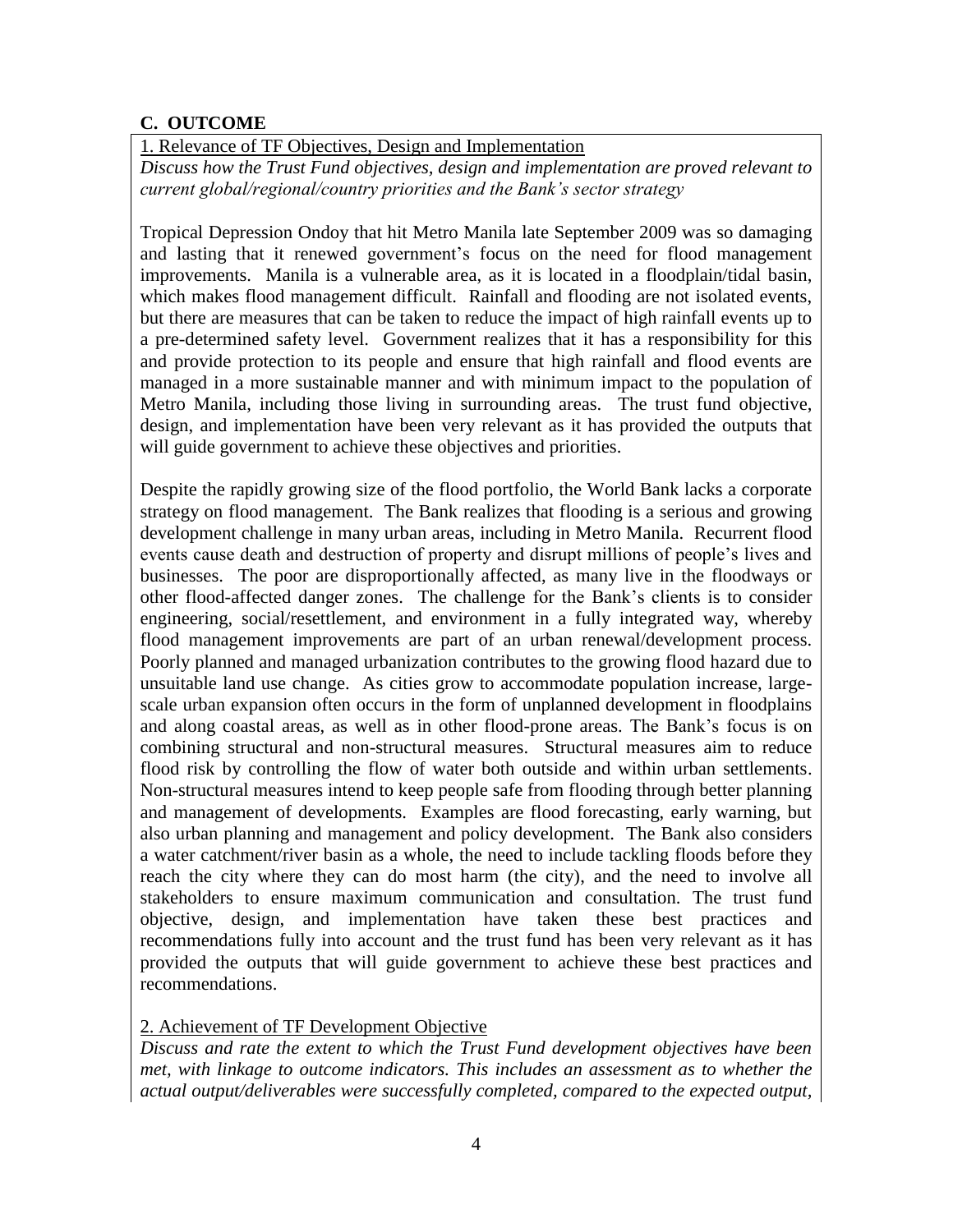*for each activity/component of the Trust Fund. For activities where the output is a report or a dissemination event such as a workshop, conference, training, or study tour, discuss and rate the Quality, Presentation and Dissemination. Applicable reports and/or documents are to be attached to the ICM*

As indicated in Section B.1, the objective of the proposed activity is to reduce the vulnerability of Metro Manila to future flood events. As per GFR 6722, this will be achieved through the preparation of a Master Plan for Flood Management in Metro Manila and surrounding areas. The Master plan will propose institutional reforms for flood management, capacity building interventions, amendments to existing legislations and rules that would lead to the introduction of an integrated flood management for the greater Manila area, level of protection and corresponding infrastructure measures, and costed prioritization for construction and rehabilitation. The objective was expanded to also include the preparation of a master plan for Bulacan and Pampanga Provinces and assist government, especially DPWH and MMDA, during the early implementation stage of the Metro Manila Master Plan by providing specialists to provide knowledge and best global practices on various topics of interest to the management and staff of DPWH and MMDA. It is noted that this trust fund did not carry out any studies on resettlement, as mentioned in one of the request letters for a closing date extension as these studies were eventually be carried out by Urban colleagues from other funding sources. The task team of this trust fund has worked and is still working closely with urban and social colleagues.

The Trust Fund objectives as described above have been met with the following outputs (reports):

- (i) Flood Management Master Plan for Metro Manila and Surrounding Areas;
- (ii) Flood Risk Management in the Pampanga River Basin of Bulacan and Pampanga Provinces;
- (iii) Flood Management Dam Assessment of Water Supply Opportunities;
- (iv) Review of Structural Measures;
- (v) Review of Dredging Works;
- (vi) Metro Manila, Pumping Station Rehabilitation Two Reports;
- (vii) Advise on Vinyl Sheet Piling;
- (viii) 3Di Flood Modeling for the Lower Marikina-Pasig Basin, Metro Manila Region Report and three Short Videos with Simulations for Illustration Purposes;
- (ix) Sediment Transport and Erosion Analyses for River Dredging in the Philippines;
- (x) Manila Pampanga Basin Flood Management: Room for the River solutions for Pampanga Basin;
- (xi) Laguna de Bay Data Compilation Report.

Flood Management Master Plan for Metro Manila and Surrounding Areas. The Master Plan, approved by the National Economic and Development Authority (NEDA) Board on September 4, 2012, proposes a set of priority structural and non-structural measures to provide sustainable flood management up to a certain safety level. The total estimated cost for the implementation of the Master Plan is up to PhP 352 billion (about US\$8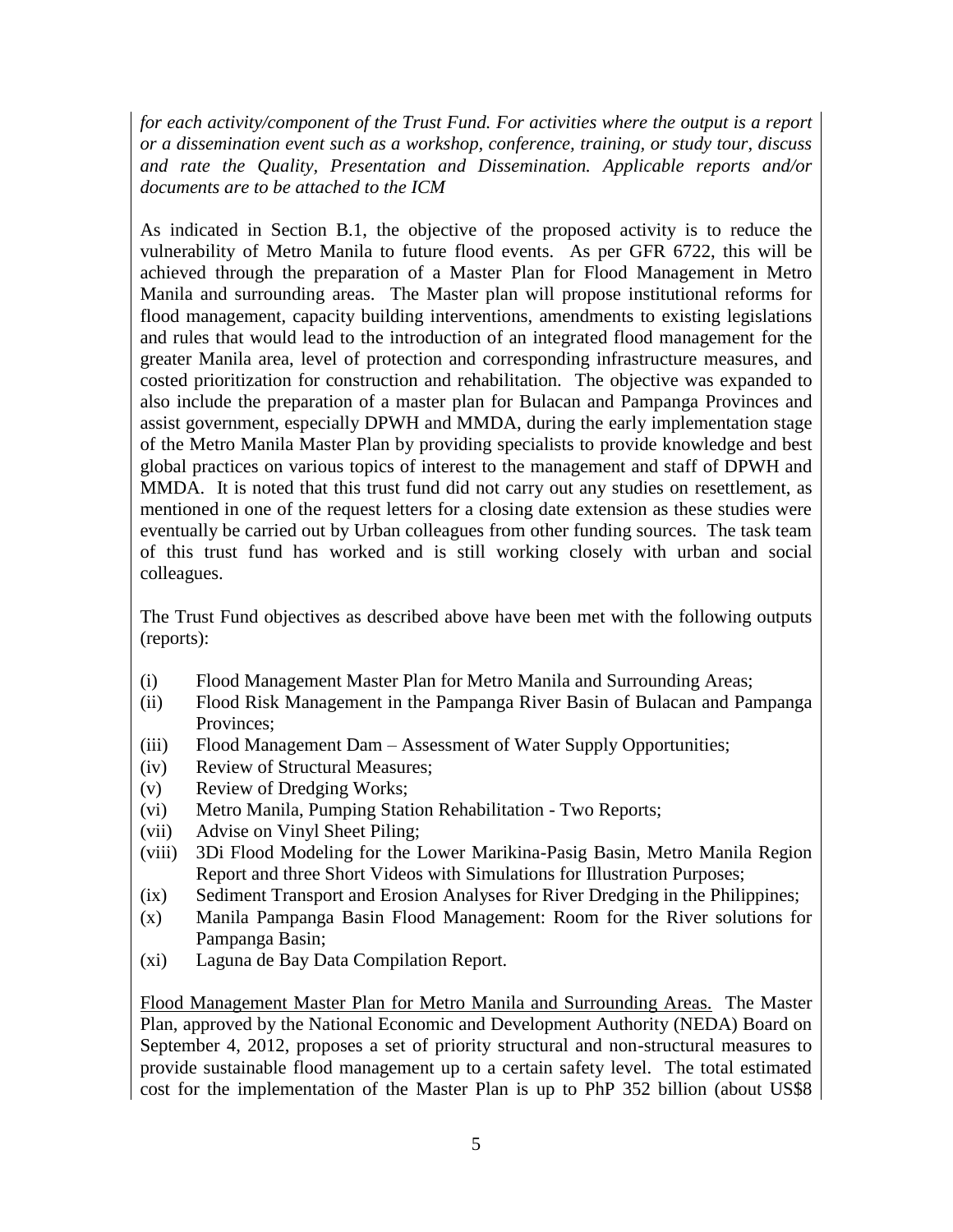billion) over a 20-25 year period. The main elements of the Master Plan are: (a) structural measures to reduce flooding from river systems that run through the city; (b) structural measures to eliminate long-term flooding in the flood plain of Laguna de Bay; (c) structural measures to improve urban drainage; (d) non-structural measures such as flood forecasting and early warning systems and community-based flood risk management; and (e) improved institutional structure to deal with flood management in an integrated manner.

Flood Risk Management in the Pampanga River Basin of Bulacan and Pampanga Provinces. The study formulated a flood risk management plan for the Pampanga River Basin, with due attention given to reduce damaging flood events in the downstream area of the basin, in particular the deltaic area, the San Antonio Swamp, and Candaba Swamp.

Flood Management Dam – Assessment of Water Supply Opportunities. One of the priority structural measures in the Flood Management Master Plan for Metro Manila and Surrounding Areas is a flood management dam on the Marikina River, upstream of the city. Since raw water sources for Metro Manila are limited it was studied whether the proposed dam could also serve as a water supply source, realizing that flood management should be the main purpose of what would become a multi-purpose dam. It was determined that with good reservoir management, the proposed dam could provide raw water for the water supply of Metro Manila during the critical dry months of January through April.

Review of Structural Measures. The report provides advice on some of the early interventions proposed in the Flood Management Master Plan for Metro Manila and Surrounding Areas. In particular, the report describes the assessment of the effectiveness of recently constructed embankments, provides advice on the best protection method along selected rivers in Manila and the Laguna de Bay Area, and provides advice on structural alternatives to avoid flooding from Manila Bay.

Review of Dredging Works. The Flood Management Master Plan for Metro Manila and Surrounding Areas proposes certain dredging activities of the Napindan Channel, Mangahan Floodway, esteros, and smaller drainage channels. The report provides advice and the latest knowledge on dredging methods and models and dredging equipment and its operation. In particular, the current dredging practices were reviewed and advice on improvements was provided, including the sequence of dredging of systems; proposals were provided for different types and sizes of modern dredging equipment, with minimum maintenance needs, suitable for different dredging requirements (rivers, large channels and floodways, and smaller esteros); overall technical specifications for the recommended equipment were provided; cost estimates for the recommended equipment were provided; advice on environmentally friendly disposal of dredging material was provided; and advise was provided on the tools and equipment available to accurately monitor and measure dredging quantities.

Metro Manila, Pumping Station Rehabilitation. Metro Manila has about 60 pumping stations scattered throughout the city. Many of these pumping stations were constructed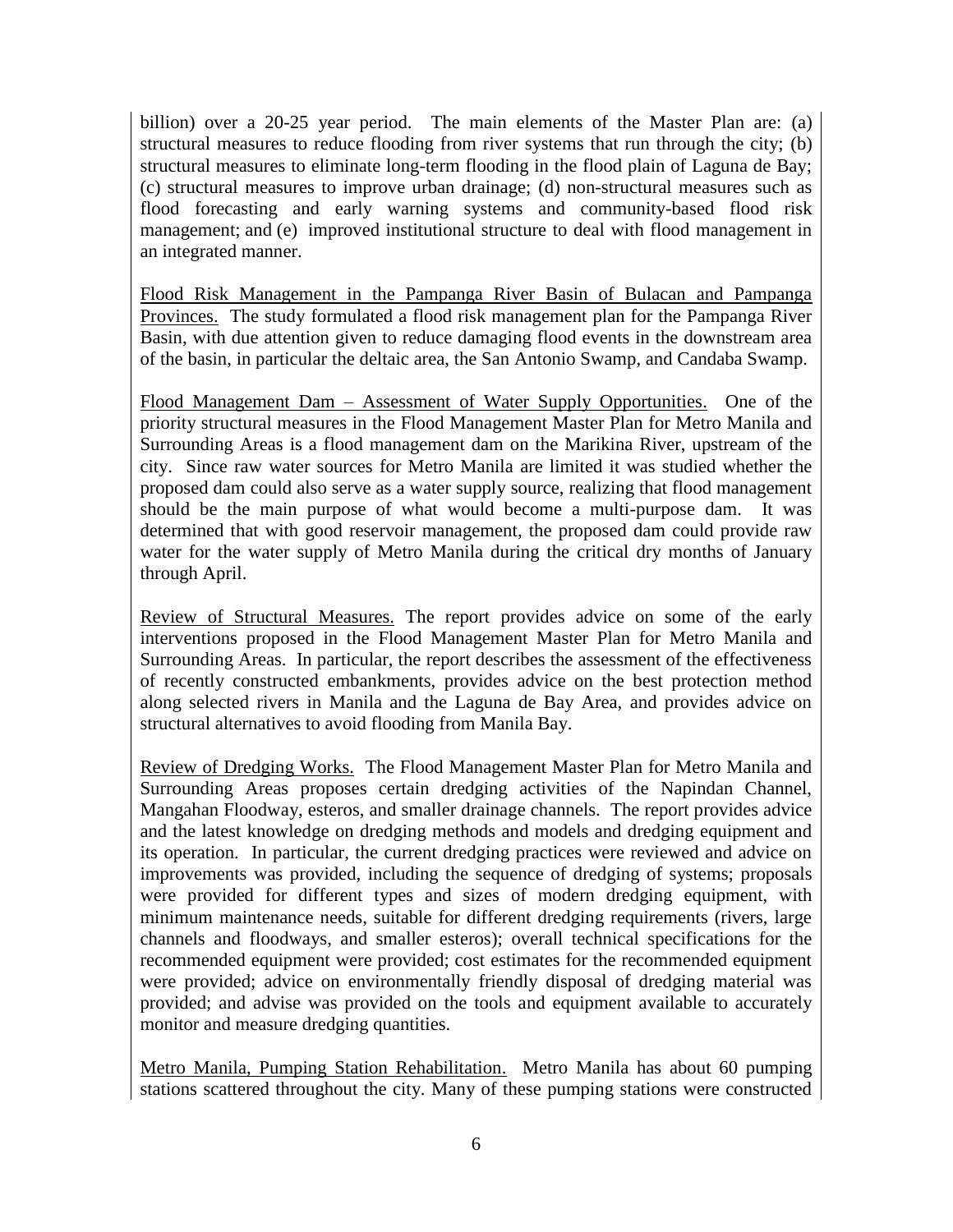20 to 40 years ago and are not performing well anymore. This study provided advice on upgrading and modernizing selected pumping stations, including the determination of the optimum capacity of each pump, selection of best types of pumps, cost estimates, and sample technical specifications. It also provides advice on synchronization of clusters of pumping stations to optimize their use and the development of a protocol for the operations of the pumping stations.

Advise on Vinyl Sheet Piling. DPWH lacks the knowledge to apply vinyl sheet piling and compare it to more conventional sheet piles. The report describes the properties of vinyl sheets and its superiority with regard to durability compared to sheet piling. It provides advice on the utilization, which can only be for constructions with relatively low loads. It provides the range of constructions for which vinyl sheet piling is used. The report provides DPWH management and engineers with the information needed to confidently apply vinyl sheet piling in some of its future works.

3Di Flood Modeling for the Lower Marikina-Pasig Basin. The report describes building a flood simulation model for the Lower Marikina and Pasig River Basins, based on the recently developed integrated water management model 3Di. 3Di is an innovative new model system for making high speed hydraulic computations to support decision making in water management. Since it is considerably faster than conventional flood modelling techniques, it can easily show decision makers, including non-water specialists, the impact of their ideas in various scenarios. As such it is strengthening DPWH's capabilities in analyzing, modelling, and visualizing flood events and to support its decision making capacities in urban flood prevention.

Sediment Transport and Erosion Analyses for River Dredging in the Philippines. DPWH prepared guidelines on river dredging operations for flood control. The guidelines stipulate that the design report for dredging works shall contain, among other items, sediment yield, sediment transport, and river-bed scouring analyzes, but the guidelines do not provide further details on how these analyses should be carried out. The report proposes guidance for carrying out analyses of sediment transport and riverbed scouring for different situations. The report presents simple diagrams and formulas for understanding and initially assessing the development of longitudinal river profiles as a result of sediment extraction. It is recommended to issue dredging permits for specific limited amounts and duration only, after which the impacts should be monitored through water level gauge reading and specific-gauge analysis.

Manila Pampanga Basin Flood Management: Room for the River solutions for Pampanga Basin. The report identifies and describes possible 'Room for the River' solutions for the Pampanga River Basin. Room for the River is the concept in which more room is created in the river cross-section (e.g. excavation or dike setback), such that water levels will become lower during floods and damage due to flooding can be reduced.

Laguna de Bay Data Compilation Report. The Government of the Netherlands funded a capacity building project (2000 - 2003) entitled 'Sustainable Development of the Laguna de Bay Environment' (SDLBE). The overall objective of the project was to ensure future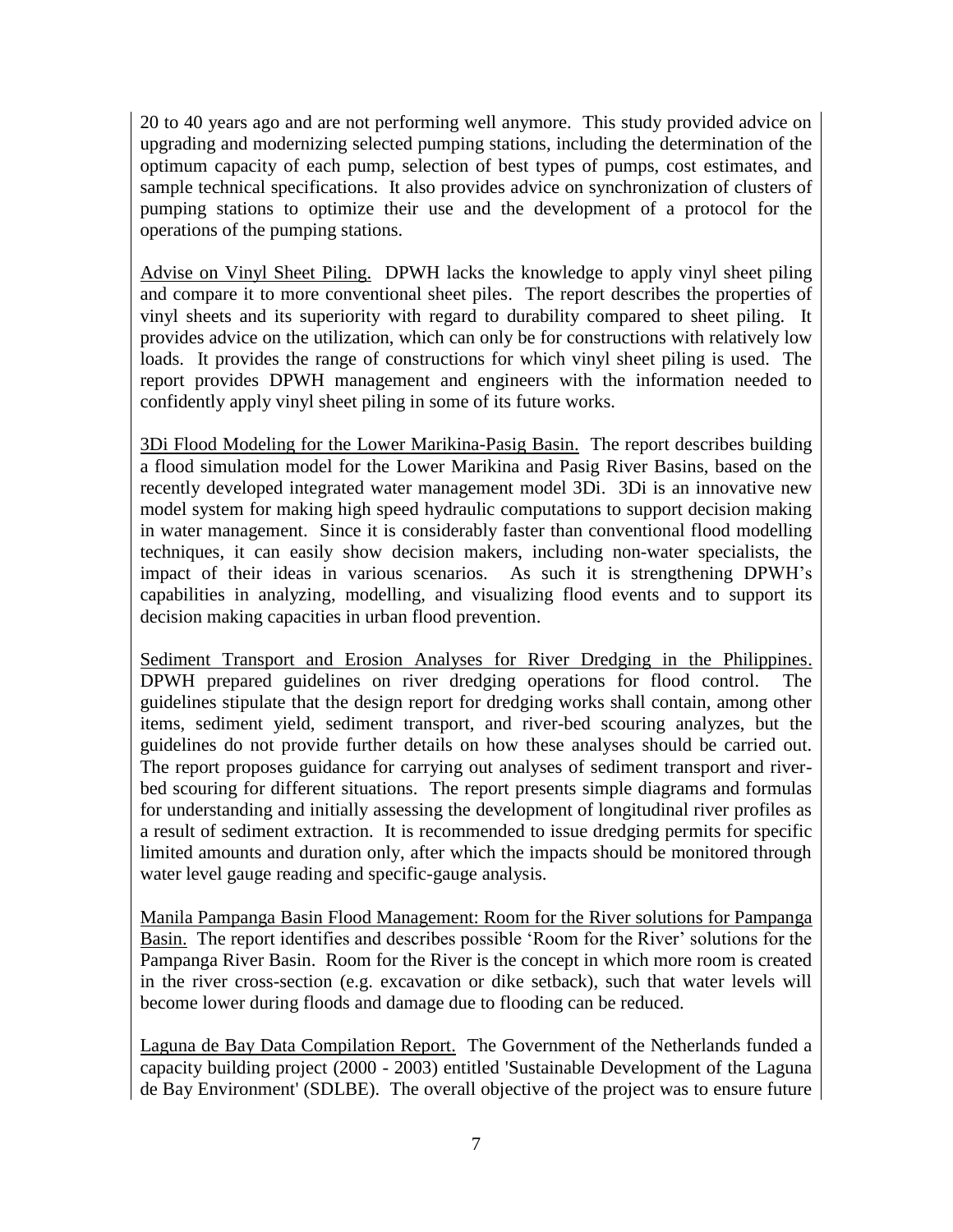sustainable development of the Laguna de Bay resources, based upon a sound knowledge of the functioning of the system and the interaction with its users. This report summarizes both the data and insights as obtained by the SDLBE project and more recent updates gained in other studies or building on the results from the SDLBE project. The purpose of this compilation report is to provide information of and references on these studies, in order to support new initiatives by government for Laguna de Bay, including those identified in the Flood Management Master Plan for Metro Manila and Surrounding Areas.

One high-level steering committee and one technical-level steering committee were established for the overall management and coordination of the master plan. The committees met several times to discuss the master plan preparation and agree on its final output.

During the preparation of the Flood Management Master Plan for Metro Manila and Surrounding Areas many consultations have taken place, including with management and staff of government agencies, local government units (LGU), non-governmental organizations (NGO), community organizations (CO), and potentially affected people, like fishermen living along Laguna de Bay and people living along rivers and waterways. The aim of the consultations was to inform people about draft and final master plan conclusions and recommendations and get their opinions and acceptance of the plans.

## 3. Efficiency

*Describe the degree to which the Trust Fund activities have been efficiently implemented, in terms of their associated costs, implementation times and economic and financial returns.*

In general, the trust fund activities have been effectively implemented. The Flood Management Master Plan for Metro Manila and Surrounding Areas was completed about six months later than the estimated date in the GFR, which was mostly due to a late start of the consulting services. Due to the very low financial proposal (less than half the estimated costs) by the selected consulting firm, the Bank task team had to ensure that the firm would be able to implement the services. This required extended negotiations with the consulting firm.

As the contract value was less than 50 percent of the available trust funds, government suggested additional activities rather than closing the trust fund and canceling almost US\$800,000. The preparation of the flood management plans for Bulacan and Pampanga Provinces was time-consuming. Initially there were delays with the procurement as at the request of government the procurement method was changed from QCBS to SSS to allow the contract to be awarded to the National Hydraulic Research Center (NHRC) of the University of the Philippines. Government's intention is to have NHRC develop into a center of excellence on integrated water resources development and management and the assignment would allow it to build up experience. Lack of data meant that modeling took more time. The two extensions of the closing were actually positive as it allowed the Bank task team and its consultants to continue its regular just-in-time interaction with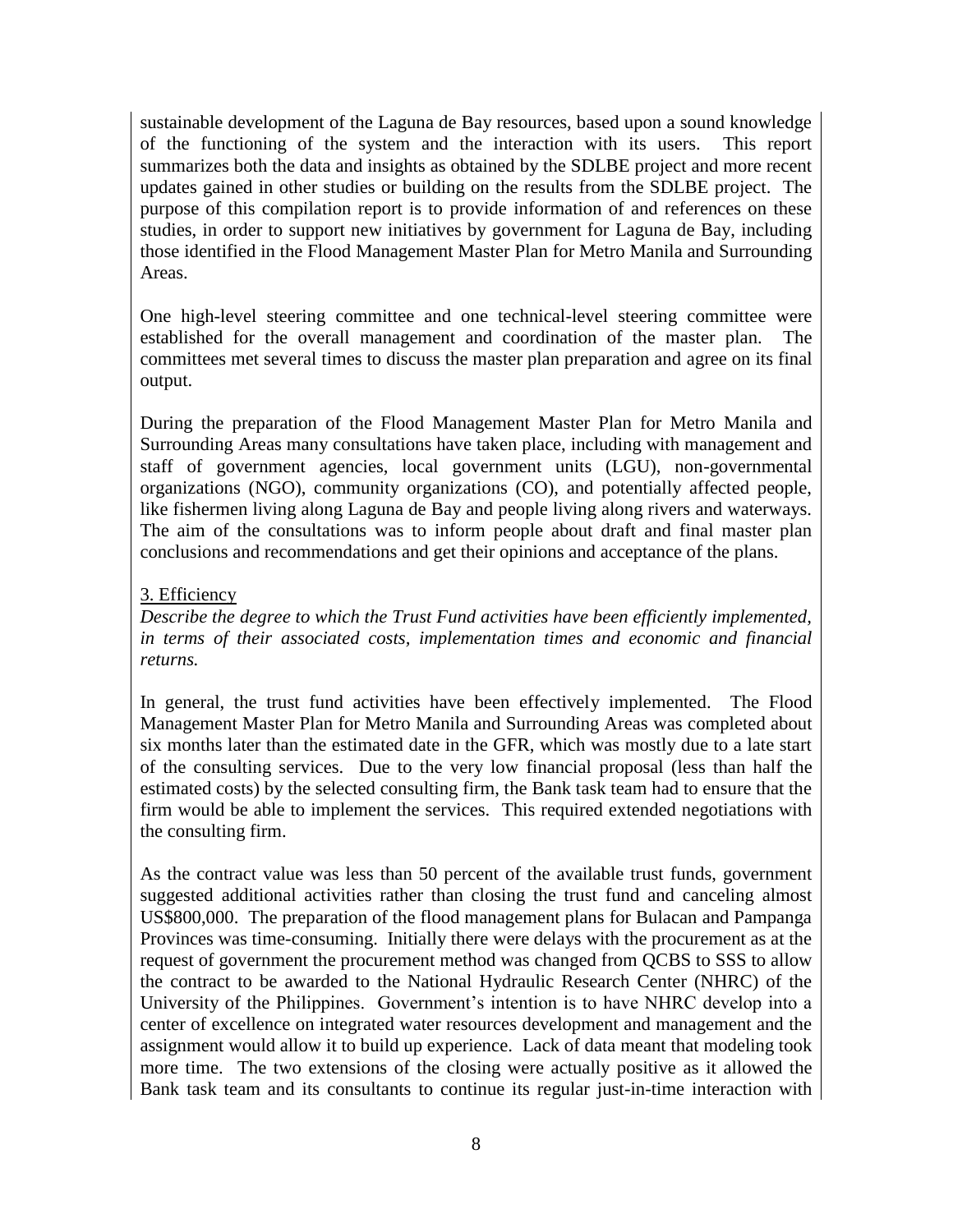senior government officials, especially of DPWH and MMDA. Several outputs were produced in the final year, which would not have been possible if the trust fund would not have been extended.

Based on the above, it is concluded that trust fund has been used efficiently and has given good returns, even though the implementation period was over 4 years instead of the originally estimated 1 year and 5 months as per GFR.

4. Development Impacts, including those that are Unintended/Unrelated to TF Objectives *Discuss all other outcomes and impacts achieved under the Trust Fund (including unintended, positive and negative). Where relevant, discuss how the Trust Fund has contributed to the development/strengthening of relevant institutions, mobilization of other resources, knowledge exchange, recipient policy/program implementation, replicable best practices, introduction of new products, New Forms of Cooperation with Other Development Institutions/NGOs, etc., which would not have been achieved in the absence of the Trust Fund.* 

The trust fund has had positive effect on development of capacity of certain staff of DPWH and MMDA. Government specialists have been closely involved with the preparation of the various plans and reports. Engineers have benefited from training in modeling, planning, and design of modernization of pumping stations. NHRC has gained very relevant experience with master planning and water resources management through the implementation of the study on Flood Risk Management in the Pampanga River Basin of Bulacan and Pampanga Provinces.

At the time of approval of the Flood Management Master Plan for Metro Manila and Surrounding Areas by the NEDA Board, an allocation of PhP 5 billion (US\$115 million) was earmarked to start the implementation of the master plan with specific interventions that were described in the master plan. These funds may not have been made available without the master plan in place.

The Flood Management Master Plan for Metro Manila and Surrounding Areas has identified a number of large structural investments. The Bank has provided grant funds to government to prepare feasibility studies and designs for the most important ones, including the large dam. Without the guidance on required investments in the master plan this would unlikely have happened.

During the implementation of the trust fund, the Bank became a trusted partner of DPWH and MMDA management. This has led to a request from government for the Bank to finance a first phase of the Metro Manila Flood Management, focusing on pumping station modernization and drainage area improvements. Before the trust fund started, the Bank had not been involved in flood management activities in the Philippines and without the trust fund there would unlikely have been a request for the proposed project.

5. Overall TF Outcome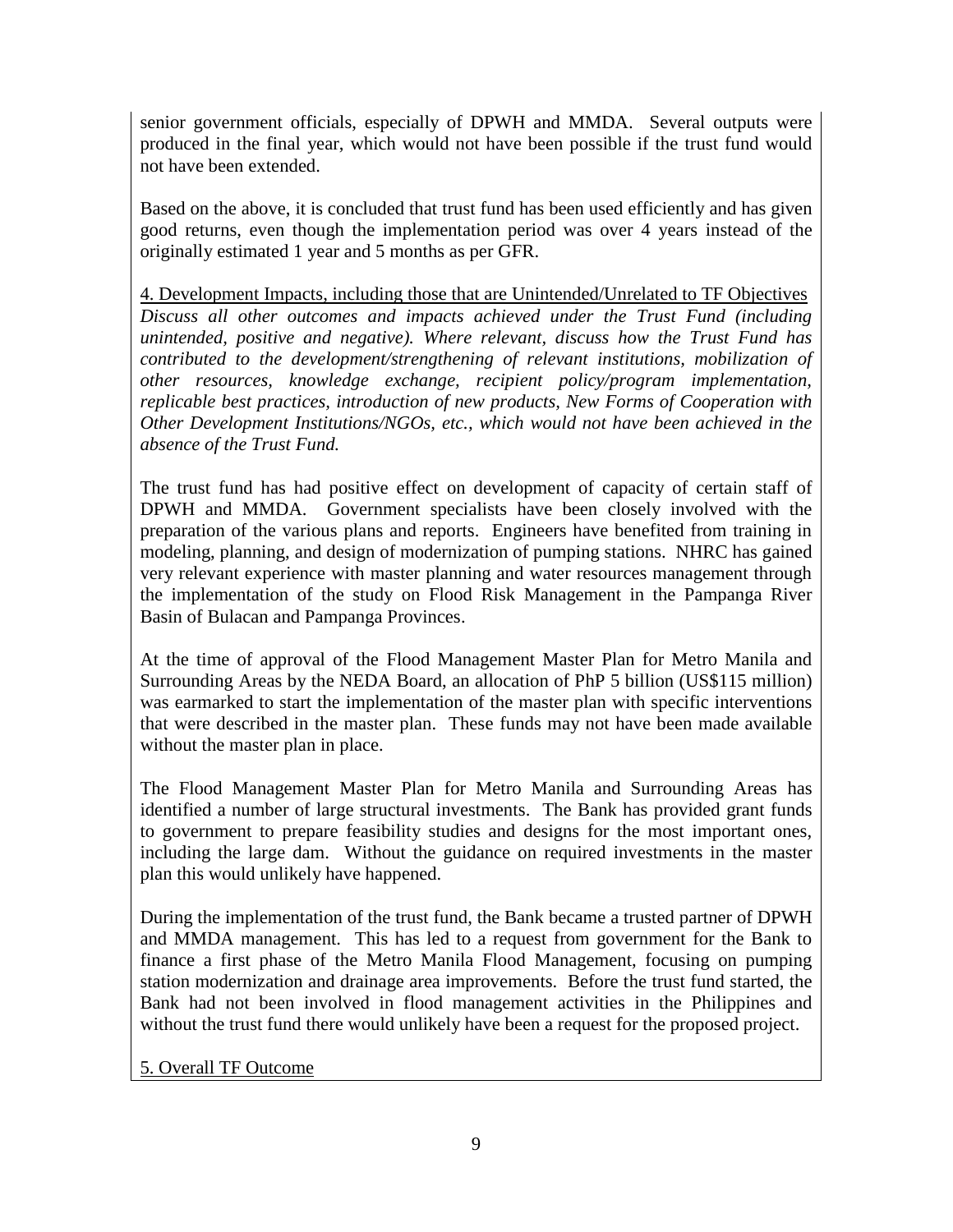*Justification for overall outcome rating, taking into account the Trust Fund's relevance, achievement of each TF development objectives, efficiency and development impact. (Rating Scale would be consistent with the six point scale used in ISR/ICR: Highly Satisfactory (HS), Satisfactory (S), Moderately Satisfactory (MS), Moderately Unsatisfactory (MU), Unsatisfactory (U) and Highly Unsatisfactory (HU))*

The overall trust fund outcome is rated Satisfactory (S). Considering the importance of improved flood management in Metro Manila and Surrounding Areas (including Bulacan and Pampanga Provinces), the trust fund has been very relevant and its objective has been achieved with relevant outputs and outcomes. The Flood Management Master Plan for Metro Manila and Surrounding Areas can be considered the most important output that was approved by government and is used as the standard for improving flood management. As such the development impact is positive. Although efficiency may seem low on account of the much longer implementation period than envisaged in the GFR, this has actually allowed a number of additional outputs that are relevant to government's work on flood management.

### **D. Risk to Development Outcome**

1. Follow-On Results and/or Investment Activities

Identify and provide a description of the role played by this TF that led to those follow-up activities or investments checked below. (Check all that are applicable):

*Activity/Investment:*

\_X\_ Recipient/Other Investment; \_X\_ Grant Project/Program; \_X\_ Bank Project; IFC Financial Project/Activity

The Government of the Philippines is earmarking funds for flood management improvements in Metro Manila that have been identified in the Flood Management Master Plan for Metro Manila and Surrounding Areas. These are typically smaller activities such as dredging of waterways and rivers and improvements of pumping stations.

The Flood Management Master Plan for Metro Manila and Surrounding Areas has identified a number of priority measures and shows clearly – through modeling – what the impact of such investments would be. The master plan has allowed the Bank to source US\$7 million from Australia's Department of Foreign Affairs and trade (DFAT) and US\$2.7 million from Japan's PHRD program. These funds will allow government to prepare feasibility studies and designs for some of the major structures that, once implemented, would lead to major reductions in flooding in Metro Manila. The necessary environmental and social studies will also be financed from these grant.

In late 2014, the Bank was requested to support government with a Metro Manila Flood Management Project – Phase 1. This proposed project that will focus on urban drainage improvements identified in the master plan is currently under preparation. The combination of regular rainfall events leading to excess of water, solid waste causing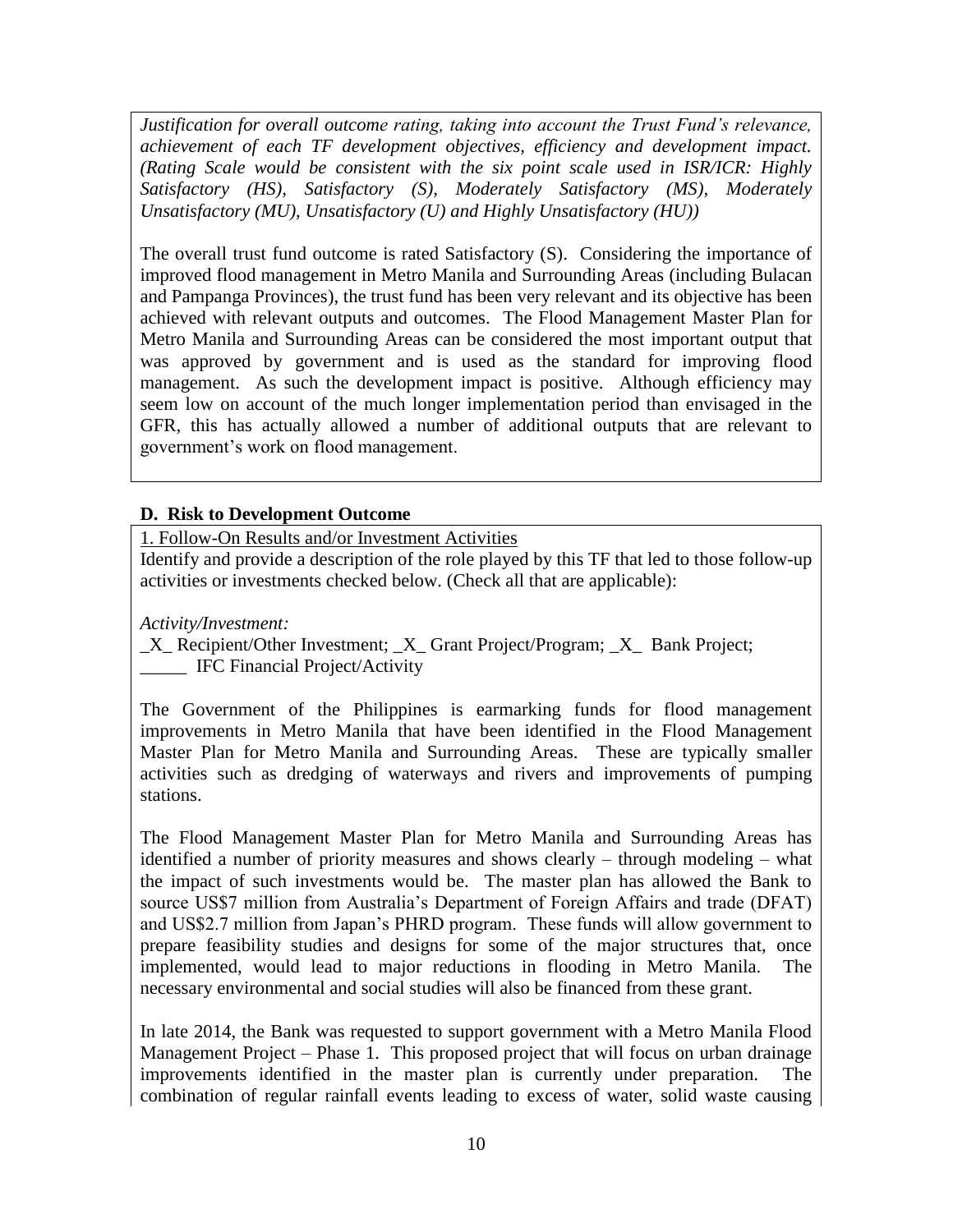obstructions of waterways, and people living over waterways results in poor drainage water conveyance and management. In addition, pumping stations perform poorly, resulting these days in drainage problems even during moderate rainfall events. Drainage water recedes slowly, impacting the living conditions of many people. Urban drainage improvements within the Greater Metro Manila Area are considered a priority for the government to lessen the impact of rainfall events on people and the economy. Improvements will require a multi-sectoral approach of simultaneously improving physical infrastructure and solid waste management, and addressing the issue of those ISFs living on and over waterways and drainage channels.

### 2. Replicability

*Describe and rate the extent to which the Trust Fund has generated useful lessons and methodology that are replicable in other sectors and/or regions.*

The preparation of the Flood Management Master Plan for Metro Manila and Surrounding Areas has used a very thorough and comprehensive methodology that could be replicable for other regions. The methodology comprised a detailed review of the current situation and arrangements of flood management in Metro Manila, followed by a determination of the constraints and barriers to implementation of flood management practices (including policy, laws and regulations; institutional factors; social factors; awareness and preparedness; and land use planning), and finally the development of an Integrated Flood Risk Management Plan. This includes solutions and recommendations for the institutional foundation; for managing flood hazards through structural and nonstructural measures in a phased, prioritized investment plan, including a mathematical model of the existing flood management system in and around Metro Manila, including Laguna Lake, to test the existing system for floods of varying magnitude and to test new infrastructure developments; for managing exposure to flood hazards; and managing vulnerability to the residual flood risks.

### 3. Overall Risk to Development Outcome

*Rate how likely, and for how long, the outcomes will be sustained after completion of Trust Fund activities, and the likelihood that some changes may occur that are detrimental to the achievement of the TF development objectives. These may include factors such as technical, financial, economic, social, political, environmental, government ownership/commitment, other stakeholder ownership, institutional support, governance and natural disasters exposure. (Rating Scale would be consistent with the four point scale used in ISR/ICR: Negligible to Low (L), Moderate (M), Significant (S) and High (H))*

The current Administration has shown strong ownership for the preparation and implementation of the master plans and is using innovative practices based on advice generated under the trust funds such as use of vinyl sheet piling. After Tropical Depression Ondoy in September 2009, the general population became well aware of the issues with flood management, mostly through very regular media communication, and is demanding improvements. The master plans are the vision for addressing the flood problems in Manila and surrounding areas. The current Administration will finish its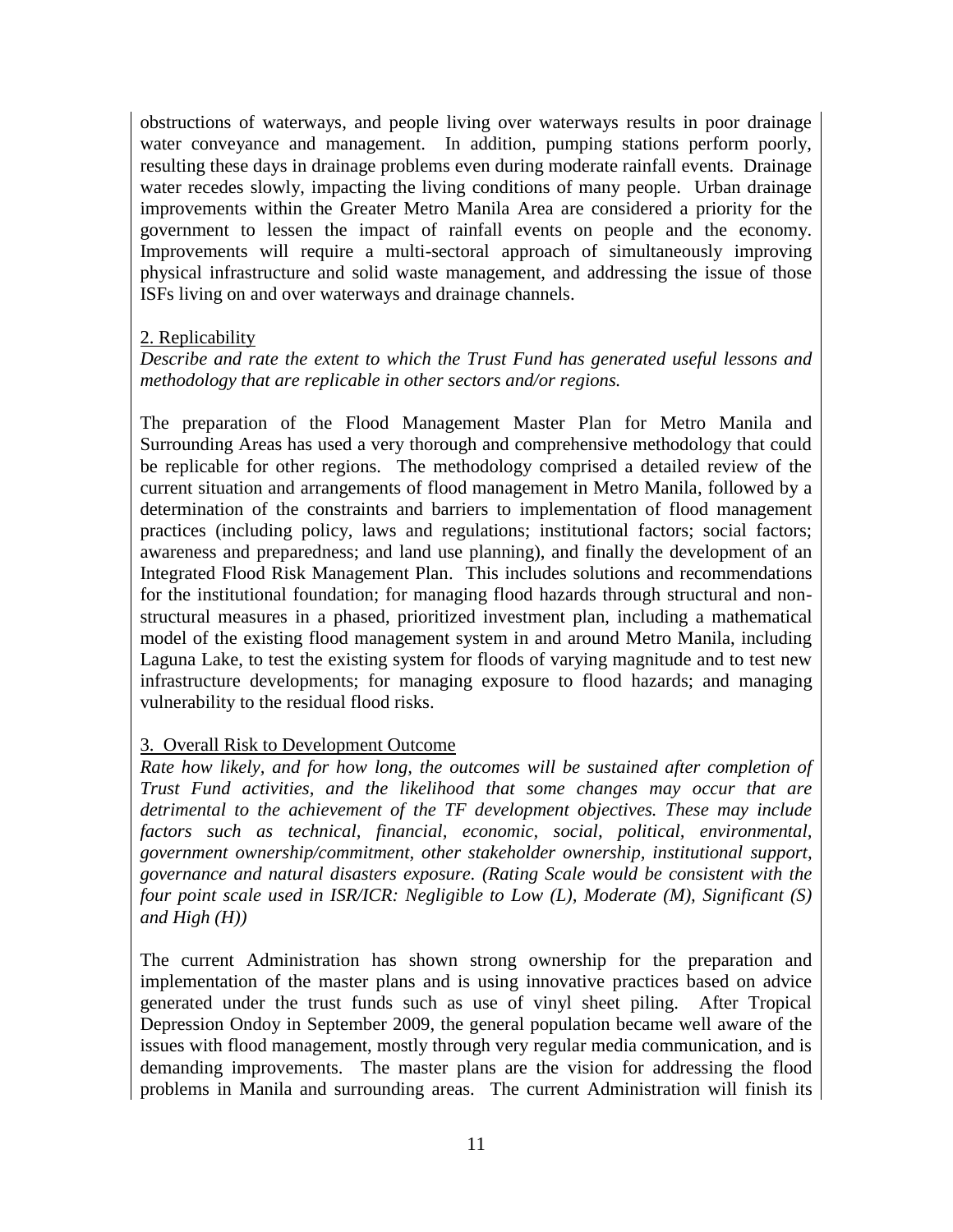term in June 2016. In the past, new Administrations have abolished at times certain programs developed and implemented by previous Administrations. As the need to improve flood management is well embedded in the general population and regular staff of relevant agencies, it is not expected that the new Administration will put aside the master plan and the priorities it has established. As such, the overall risk to development outcome is rated Low (L).

## **E. PERFORMANCE**

## 1. Bank

*Rate and justify rating on how well the Bank carried out its specific responsibilities assumed under the Trust Fund. If the TF financed Secretariat functions, describe how well the Secretariat carried out its roles and responsibilities, and its exit strategy, if any. If the Bank is executing Recipient work on behalf of Recipient, describe how well the rationale for Bank execution (as specified in the IBTF) was realized. (Rating Scale would be consistent with the six point scale used in ISR/ICR: Highly Satisfactory (HS), Satisfactory (S), Moderately Satisfactory (MS), Moderately Unsatisfactory (MU), Unsatisfactory (U) and Highly Unsatisfactory (HU))*

At the request of government, the Bank carried out the activities under the trust fund on behalf of the recipient. The Bank task team worked closely with government departments and other stakeholders during the implementation of the trust fund. The Bank task team served as a third-party convener during many stakeholder meetings and consultations. This was important to develop credibility for the proposals and to bring the many stakeholders, often with different views and priorities, around the table and come to commonly accepted solutions. The Bank task team has presented the preparation of the master plan and the findings during various forums in-country and in the Bank, including the Regional Vice President and other senior management. The Bank's performance is rated Satisfactory (S).

### 2. Recipient (for Recipient-executed TFs only)

*Rate and justify rating on how well the different tasks that were expected from the Recipient under this Trust Fund were carried out. (Rating Scale would be consistent with the six point scale used in ISR/ICR: Highly Satisfactory (HS), Satisfactory (S), Moderately Satisfactory (MS), Moderately Unsatisfactory (MU), Unsatisfactory (U) and Highly Unsatisfactory (HU))*

Several government agencies, notably DPWH and MMDA, have been closely involved with the implementation of the trust fund. Staff were assigned to work with consultants and the Bank task team. They were always present during meetings and consultations. Government agencies reviewed all the outputs and provided comments on draft reports. The two steering committees met regularly to review progress with implementation. The recipient's performance is rated Satisfactory (S).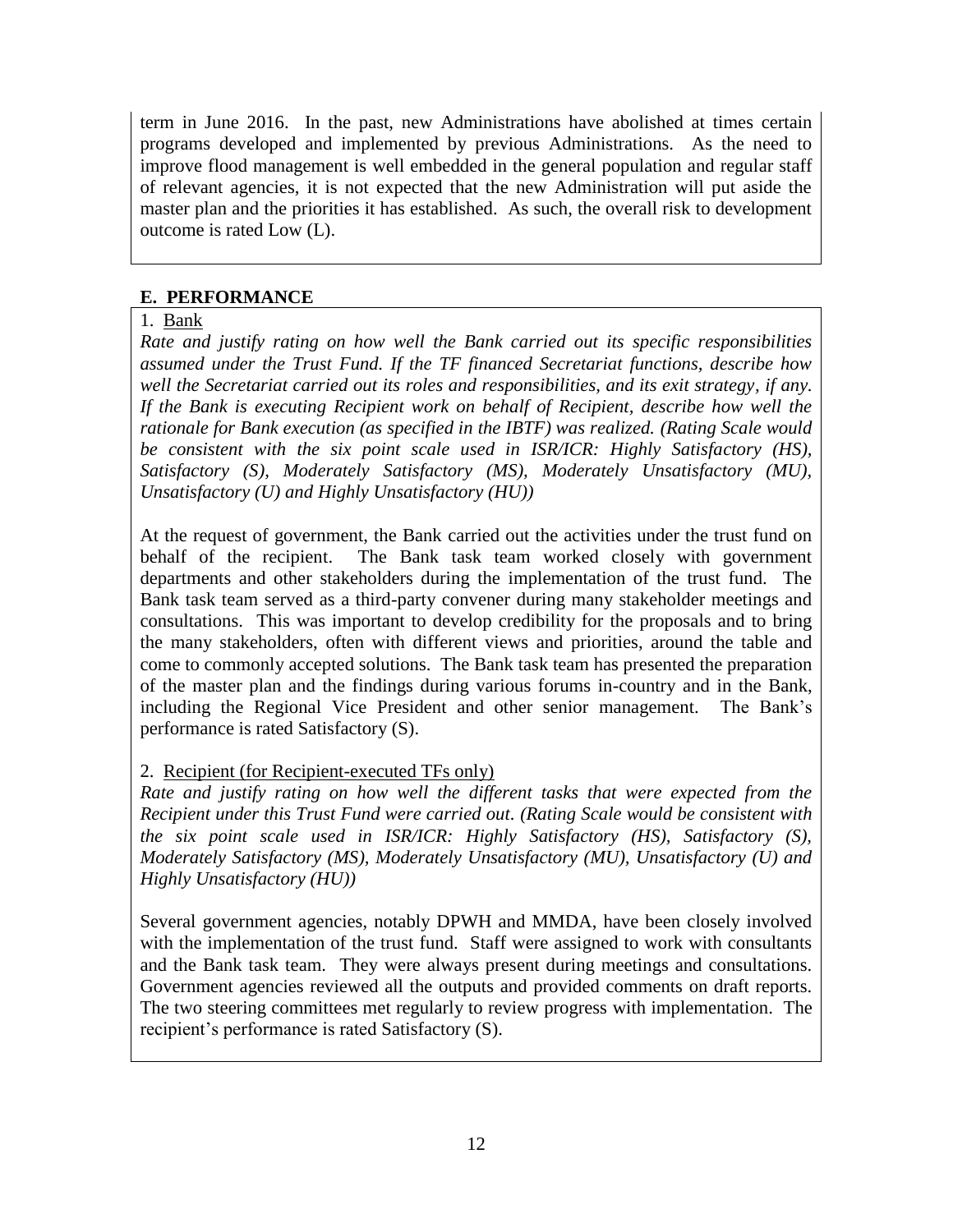# **F. LESSONS LEARNED / RECOMMENDATIONS**

*Describe the most significant positive and negative lessons learned from the success or failure of the grant activity and, as appropriate, make constructive recommendations for each stakeholder involved (Donor/Bank/Recipient/Development Community)—based on the assumption these stakeholders might decide to undertake a similar activity at a future time.*

The Bank's convening power is important for potentially controversial assignments. Historically there has been a lot of criticism from NGOs, COs, and the population at large that governments are not doing enough to mitigate flood risks. There was some skepticism that this assignment would not be any different. With the Bank implementing the assignment and being able to be transparent to all stakeholders to get buy in, the final results of this trust fund implementation have been successful and acceptable to all.

When preparing a master plan it is important to think broadly and consider all possible options and assess and describe these clearly before settling on the priority interventions.

There have to be strong teams on the ground, both from the Bank and the Recipient. Regular interaction with staff and senior management of the Recipient agencies is critical to make timely decisions that impact the next steps of a master plan preparation.

Much can be done with a relatively small grant, but it is important to allow flexibility with implementation and for the Bank team to have a good rapport with senior government officials.

Just in time support by the Bank is important to be able to respond to requests from senior government officials and bring in international knowledge and experiences.

# **G. ICM PROCESSING AND COMMENTS**

### *1. Preparation*

TTL at Approval: Takao Ikegami, Senior Water Supply and Sanitation Engineer (retired) TTL at Closing: Joop Stoutjesdijk, Lead Irrigation Engineer, GWADR Comment of TTL at Closing: None Prepared by (if other than TTL): Joop Stoutjesdijk Date Submitted to Approving Manager: June 4, 2015

*2. Approval* Manager: Ousmane Dione, Practice Manager, GWADR Date Approved by Manager: June 4, 2015 Manager's Comment:

*3. DFi Evaluation of ICM Quality* DFi Reviewer: Eka Putra, Operations Officer, DFPTF TFO Rating on the Quality of ICM *(Satisfactory or Unsatisfactory):Satisfactory*